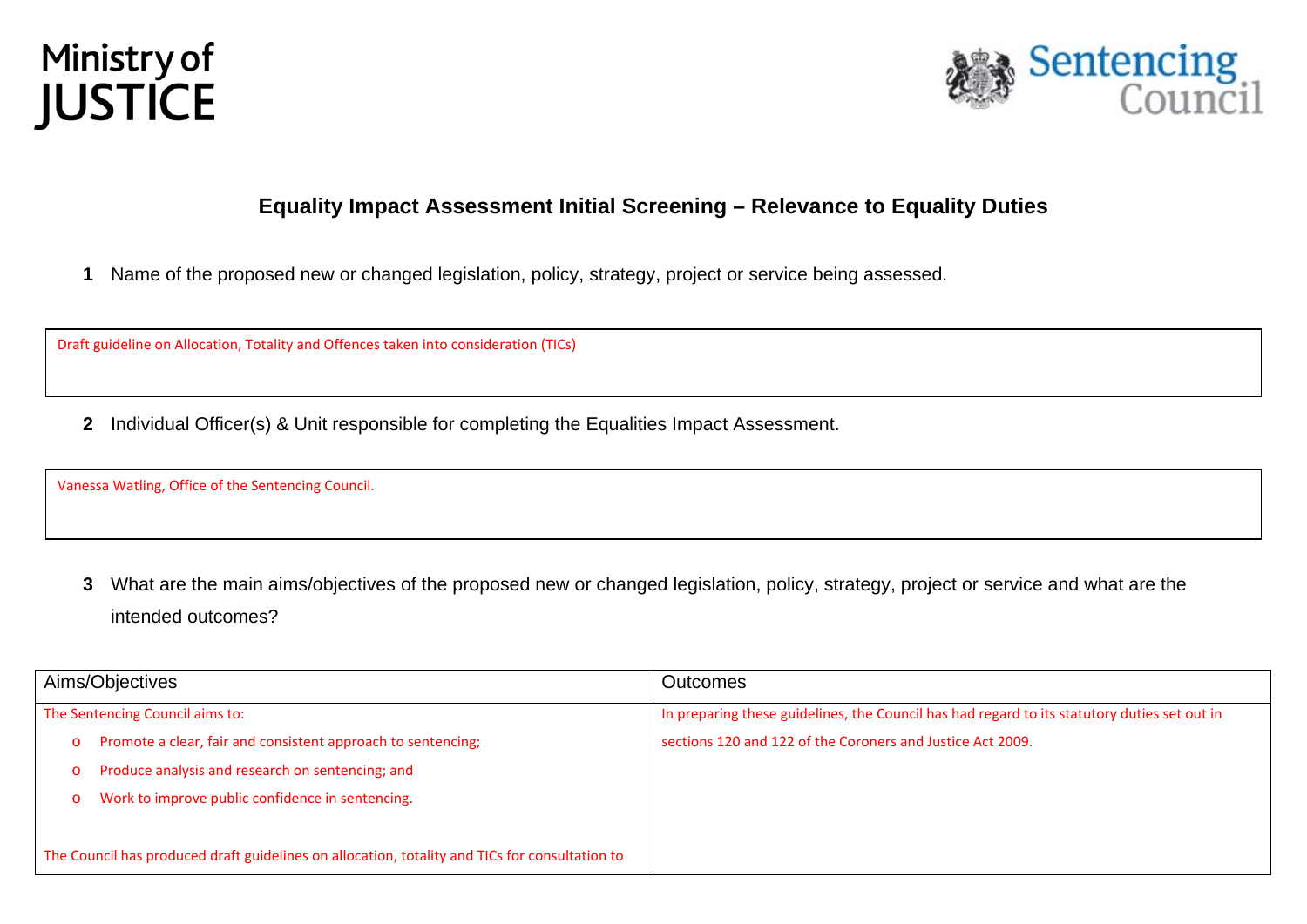| support the achievement of these aims.                                                              | The Council's intention is that the guideline will result in:                          |  |
|-----------------------------------------------------------------------------------------------------|----------------------------------------------------------------------------------------|--|
| The Council's objective is to produce a definitive allocation, totality and TIC guideline, informed | o A more consistent approach to the application of totality, the treatment of TICs and |  |
| by the consultation process, which will apply to the sentencing of all offenders over 18            | more consistent allocation decisions; and                                              |  |
| sentenced in both the magistrates' and Crown Court.                                                 | o No change in the overall severity of sentencing.                                     |  |
|                                                                                                     |                                                                                        |  |

**4** What existing sources of information will you use to help you identify the likely equality on different groups of people?

*(For example, statistics, survey results, complaints analysis, consultation documents, customer feedback, existing briefings, submissions or business reports, comparative policies from external sources and other Government Departments).* 

There exists an extensive literature on equality and diversity issues within the criminal justice system. The Council has considered material from books, academic papers, reports from Government Departments and NGOs. However, the literature typically deals with more general equalities issues; it is much more difficult to find studies that relate to allocation decisions, the treatment of TICs, and the application of totality. The Council has therefore had to infer that similar issues may be present for these guidelines as are identified more generally in the arena of sentencing.

**5** Are there gaps in the information that make it difficult or impossible to form an opinion on how your proposals might affect different groups of people? If so, what are the gaps and how and when do you plan to collect additional information?

*(Note: This information will help to identify potential equality stakeholders and specific issues that affect them - essential information if you are planning to consult as you can raise specific issues with particular groups as part of the consultation process. EIA's often pause at this stage while additional information is obtained).*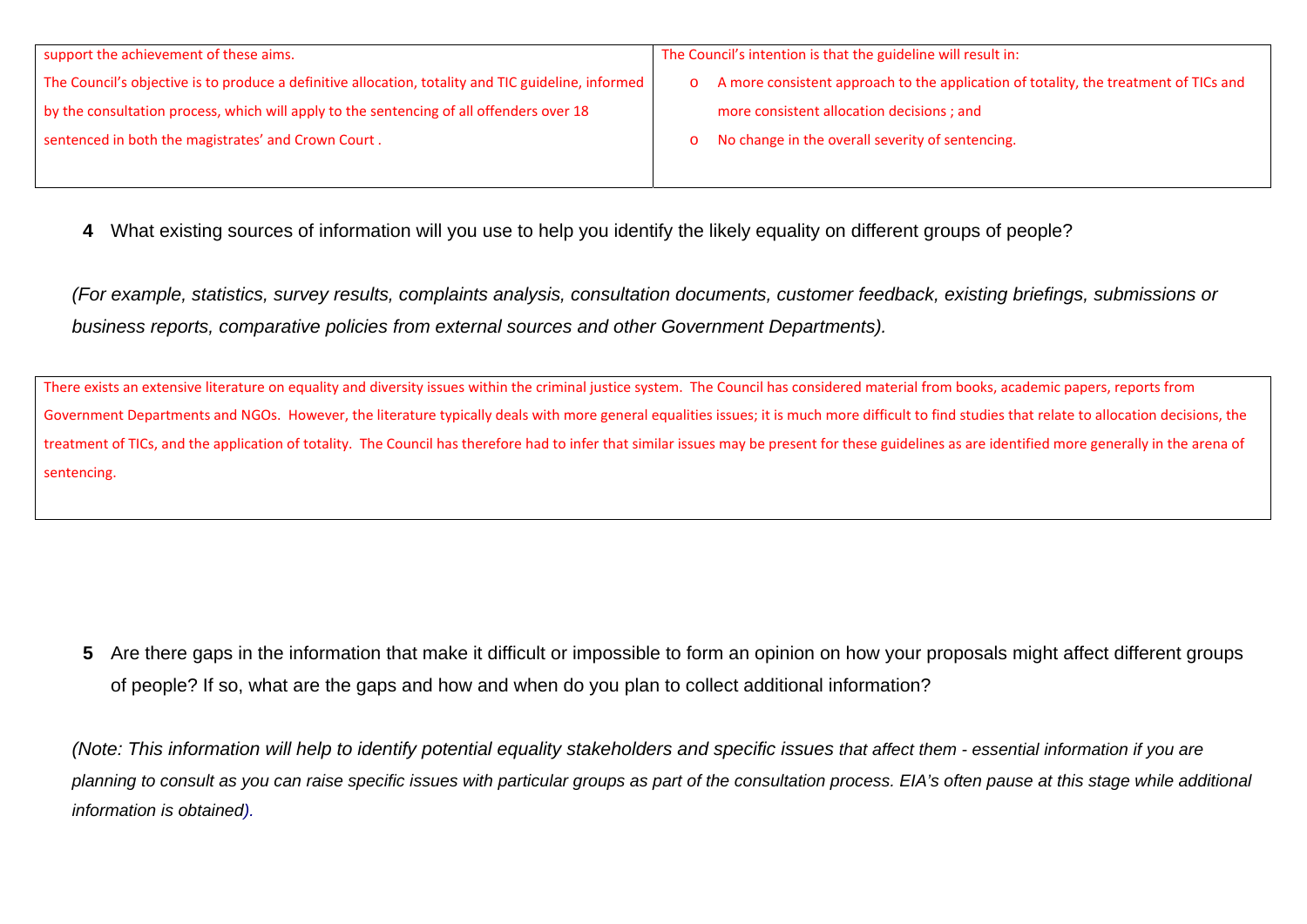#### **Totality**

Comprehensive data is not available on how the principal of totality is applied. As such, it is not possible to compare whether there are differences in its application across various groups. This makes it extremely difficult to know whether the guideline is likely to have <sup>a</sup> disproportionate effect on some groups.

## **TICs**

The situation for TICs is similar to totality: data is not available on how TICs are factored into sentences. This makes it difficult to know whether there are differences in how TICs are treated amongst different groups.

#### **Allocation**

The Ministry of Justice does not publish information on how allocation decisions differ between different groups of the population and whether this affects the final sentence offenders are awarded.

## **Plans for additional information:**

A question has been included in the consultation documents asking respondees to identify any equalities issues and if possible provide evidence.

The Crown Court Sentencing Survey will provide some additional data, once the first cleaned dataset becomes available:

- oIt will provide some information on the groups who are most likely to have offences taken into consideration. However, it won't provide information on how TICs affected the type or length of the sentence;
- oIt will provide some limited information about whether judges sentence concurrently or consecutively when they apply the principles of totality. It may be possible to consider whether there are differences in the application of totality between different groups;
- oIt will provide information on the profile of offenders committed for trial and committed for sentence, but not whether they elected for <sup>a</sup> trial by jury.

In addition, in response to publication of the definitive guideline on assault, the Crown Court Sentencing Survey form for assault has been changed to collect more accurate information on TICs.

**6** Having analysed the initial and additional sources of information including feedback from consultation, is there any evidence that the proposed changes will have a positive impact on any of these different groups of people and/or promote equality of opportunity?

*(Please provide details of who benefits from the positive impacts and the evidence and analysis used to identify them.)*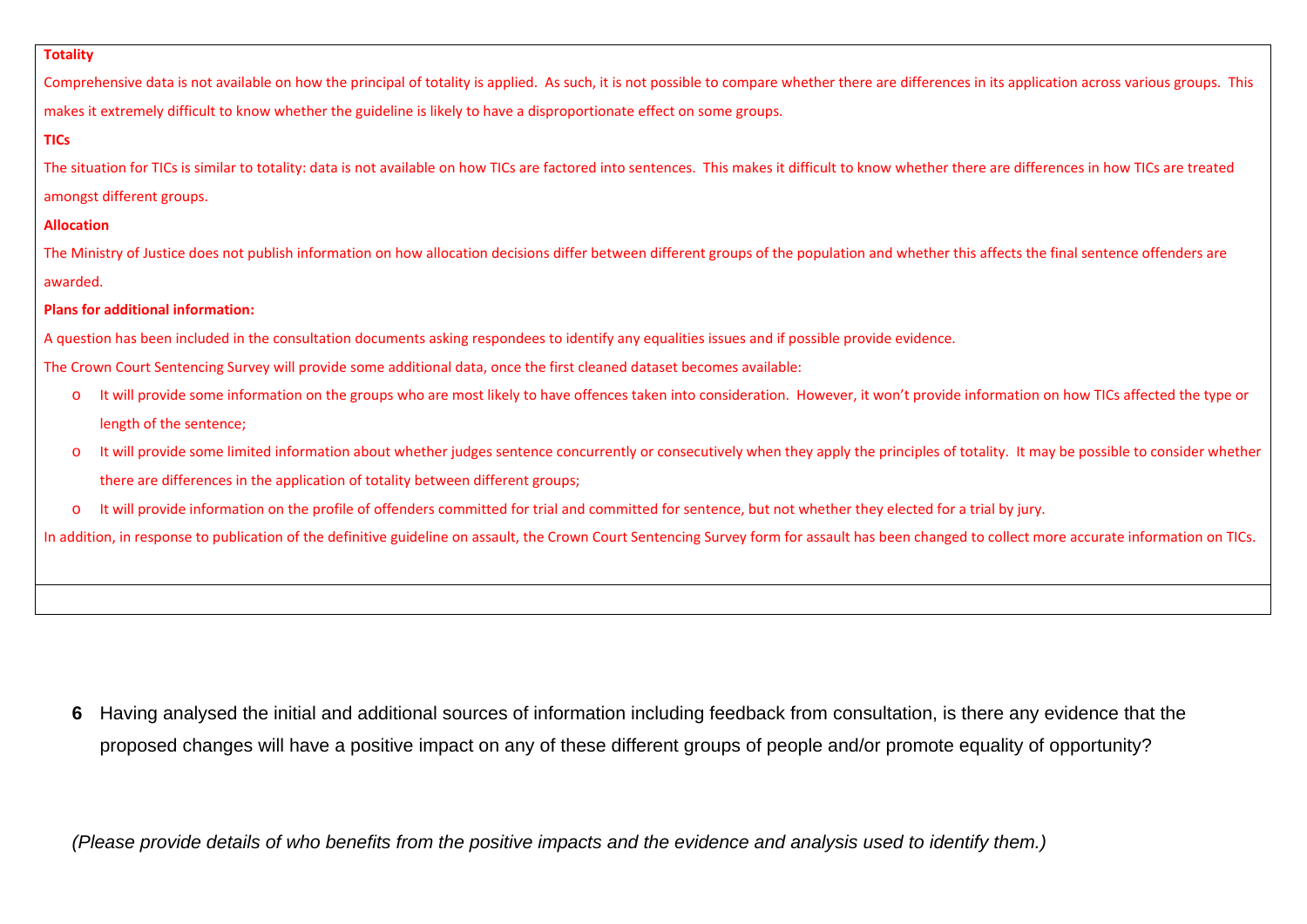The Council anticipates that the guideline will have <sup>a</sup> generally positive equalities impact. The guideline's principal objective is to promote greater consistency in sentencing and transparency. The Council considers that the increased consistency and transparency in the sentencing process should ensure that there is less scope for any discrimination.

**7** Is there any feedback or evidence that additional work could be done to promote equality of opportunity?

*(If the answer is yes, please provide details of whether or not you plan to undertake this work.)* 

The Sentencing Council has to date received no feedback or evidence to suggest that the draft guideline requires amendment on the basis of promoting equality. The Council will be informed by responses to the consultation*.*

*8* Is there any evidence to suggest that the proposed changes will have an **adverse equality impact** on any of these different groups of people?

*(Please provide details of who the proposals effect, what the adverse impacts are and the evidence and analysis used to identify them).* 

The Council's expectation is that the guideline will result in <sup>a</sup> more consistent approach to sentencing, whilst having no affect on the average severity of sentencing. The Council does not expect that the guideline will adversely affect any groups.

**9** Is there any evidence that the proposed changes have no equality impacts?

*(Please provide details of the evidence and analysis used to reach the conclusion that the proposed changes have no impact on any of these groups of people).*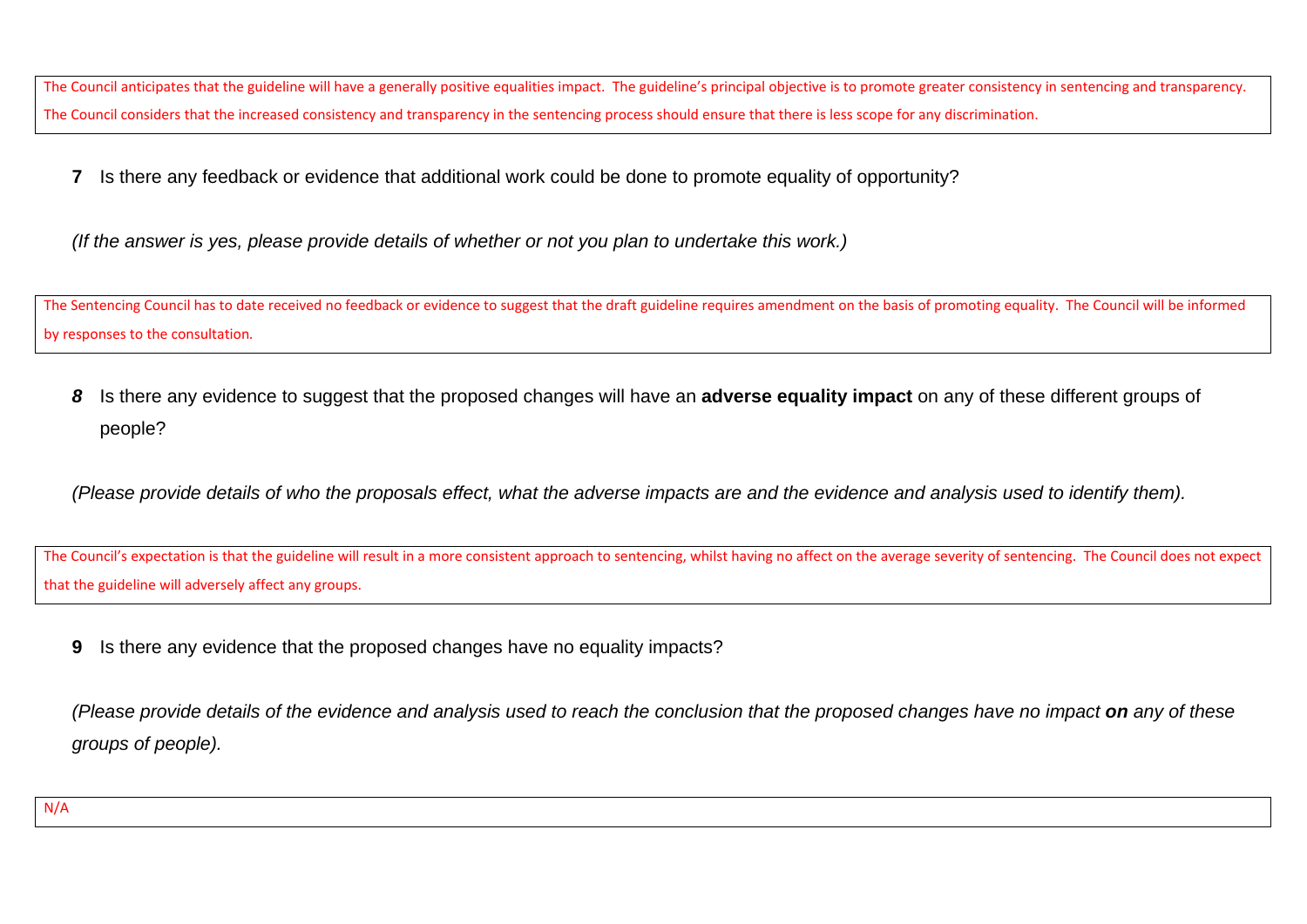There is insufficient evidence at this stage that the draft guideline will have any adverse impact on equalities to warrant <sup>a</sup> full Equality Impact Assessment. The Council's decision as to whether to complete <sup>a</sup> full Equality Impact Assessment alongside the definitive guideline will be informed by responses to the consultation.

NOTE: You will have to complete a full EIA if:

*.* 

- The proposals are likely to have equality impacts and you will need to provide details about how the impacts will be mitigated or justified.
- There are likely to be equality impacts plus negative public opinion or media coverage about the proposed changes.
- You have missed an opportunity to promote equality of opportunity and need to provide further details of action that can be taken to remedy this.

**If you proposed new or changed legislation, policy, strategy, project or service, involves an Information and Communication Technology (ICT) System and you have identified equality impacts of that system, a focused full EIA for ICT specific impacts should be completed. The ICT specific impacts template is available from MoJ ICT or can be downloaded from the intranet and should be referenced here.** 

**11** If a full EIA is not required, you are legally required to monitor and review the proposed changes after implementation to check they work as planned and to screen for unexpected equality impacts. Please provide details of how you will monitor, evaluate or review your proposals and when the review will take place.

The Council has <sup>a</sup> statutory duty to monitor the impact of the new guidelines. This monitoring will be undertaken through the Crown Court Sentencing Survey which was launched in October 2010 and will allow the Council to monitor some aspects of the use of the totality, TICs and allocation guidelines. Sentencing in the magistrates courts will be monitored using existing Ministry